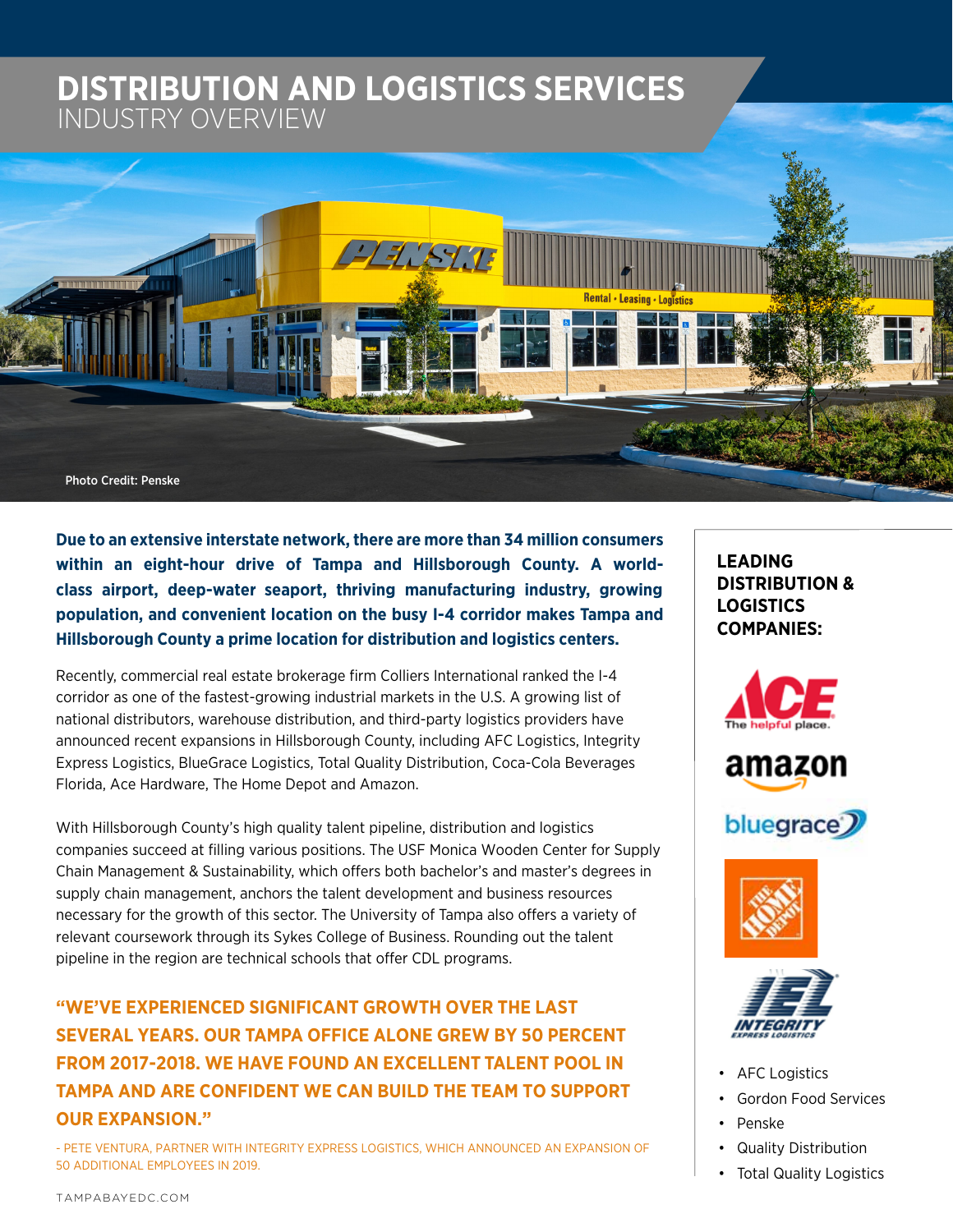# **TAMPA MSA**

## Transportation and Transportation and<br>Warehousing establishments **16,476**

Source: D&B Hoovers May 2022

**#6 Most attractive metro for job growth and development**

*– Emerging Trends in Real Estate Report, ULI and PwC, 2020*

| # EMPLOYED BY INDUSTRY SECTOR |                                            |           |                | <b>AVERAGE WAGES BY INDUSTRY</b> |                      |                  |            |  |
|-------------------------------|--------------------------------------------|-----------|----------------|----------------------------------|----------------------|------------------|------------|--|
| <b>NAICS</b>                  | <b>Distribution and Logistics industry</b> | Tampa MSA | <b>FLORIDA</b> |                                  |                      | <b>TAMPA MSA</b> | <b>USA</b> |  |
| 48                            | <b>Transportation and Warehousing</b>      | 50,842    | 461,754        |                                  | \$47,145<br>\$55,395 |                  |            |  |
|                               | <b>TOTAL EMPLOYED</b>                      | 50,842    | 461,754        | <b>AVERAGE</b><br><b>WAGES</b>   | \$47,145<br>\$55,395 |                  |            |  |

# **# EMPLOYED BY OCCUPATION AVERAGE WAGES BY OCCUPATION**

| <b>SOC</b> | <b>Distribution and Logistics Occupations</b>                                  | Tampa MSA | <b>FLORIDA</b> |                                |                       | <b>FLORIDA</b><br><b>TAMPA MSA</b> |
|------------|--------------------------------------------------------------------------------|-----------|----------------|--------------------------------|-----------------------|------------------------------------|
| 11-3070    | Transportation, Storage, and Distribution<br><b>Managers</b>                   | 1,013     | 7,453          |                                | \$89,100<br>\$97,300  |                                    |
| 13-1080    | <b>Logisticians and Project Management</b><br><b>Specialists</b>               | 1,327     | 8,876          |                                | \$78,200<br>\$69,000  |                                    |
| 43-5010    | <b>Cargo and Freight Agents</b>                                                | 850       | 8,348          |                                | \$46,700<br>\$44,500  |                                    |
| 43-5070    | Shipping, Receiving, and Inventory Clerks                                      | 5,722     | 39,338         |                                | \$34,500<br>\$34,400  |                                    |
| 47-2070    | <b>Construction Equipment Operators</b>                                        | 3,789     | 27,073         |                                | \$40,000<br>\$42,100  |                                    |
| 53-1040    | <b>First-Line Supervisors of Transportation</b><br>and Material Moving Workers | 3,903     | 29,300         |                                | \$54,700<br>\$56,500  |                                    |
| 53-3030    | <b>Driver/Sales Workers and Truck Drivers</b>                                  | 26,022    | 181,654        |                                | \$38,900<br>\$39,100  |                                    |
| 53-6050    | <b>Transportation Inspectors</b>                                               | 164       | 1,520          |                                | \$100,100<br>\$92,500 |                                    |
| 53-7020    | <b>Crane and Tower Operators</b>                                               | 346       | 2,622          |                                | \$66,800<br>\$61,100  |                                    |
| 53-7050    | <b>Industrial Truck and Tractor Operators</b>                                  | 4.295     | 33,542         |                                | \$40,300<br>\$38,400  |                                    |
| 53-7060    | <b>Laborers and Material Movers</b>                                            | 51,122    | 373,948        |                                | \$28,900<br>\$29,900  |                                    |
| 53-7190    | <b>Miscellaneous Material Moving Workers</b>                                   | 208       | 1,678          |                                | \$42,000<br>\$42,600  |                                    |
|            | <b>TOTAL EMPLOYED</b>                                                          | 98,760    | 715,352        | <b>AVERAGE</b><br><b>WAGES</b> | \$55,017<br>\$53,950  |                                    |

[TAMPABAYEDC.COM](http://tampabayedc.com)

Source: Chmura JobsEQ Q3 2021 |Employment and Average Wages Per Worker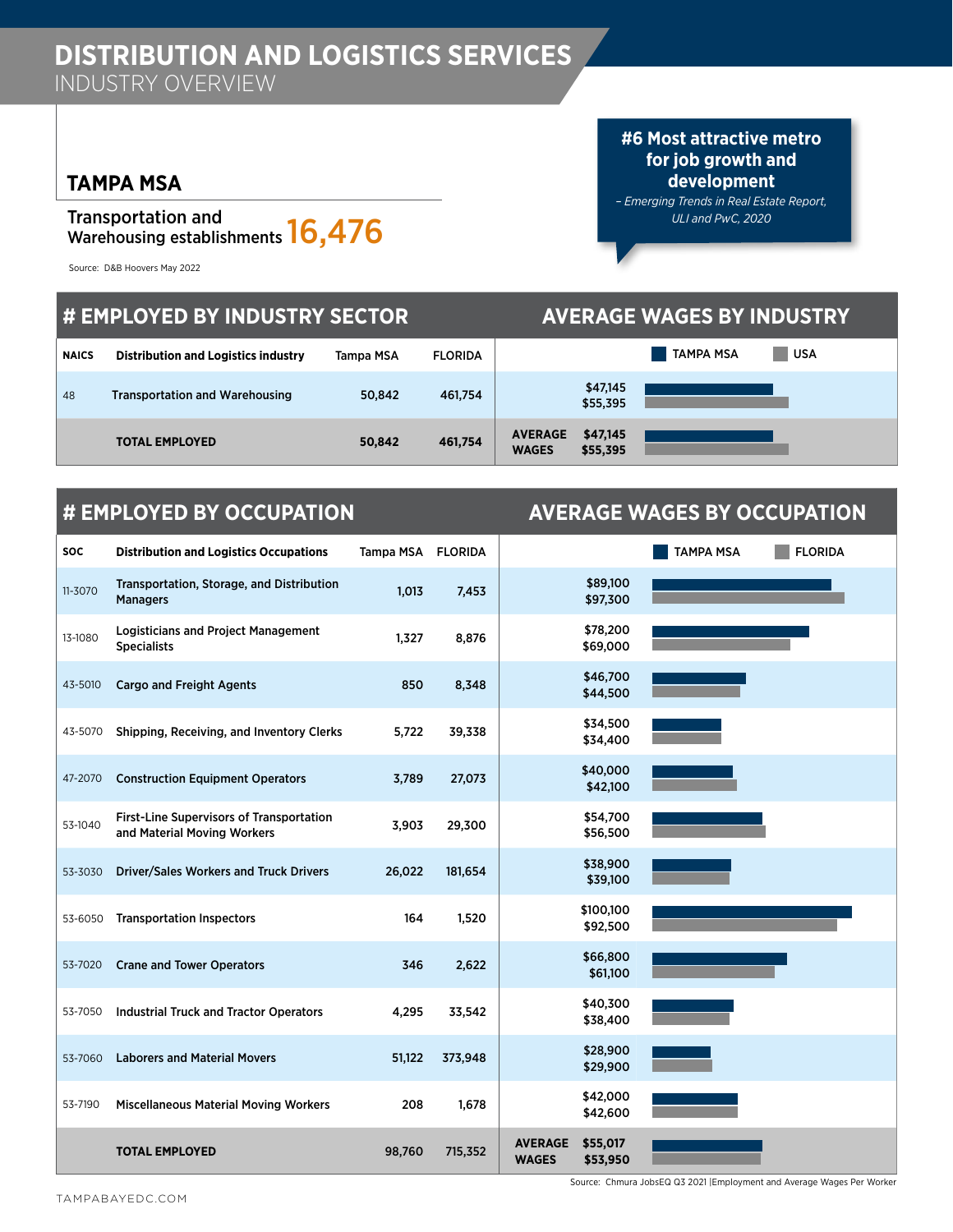**#4 State Best Business Tax Climate**  – *Tax Foundation, 2022*

**#2 Best State for Business** *– Chief Executive Magazine, 2022*

#### **Forbes lists the Supply Chain Industry** in

its top 20 growth industries and expects annual growth of 9%. Spending in the U.S. logistics and transportation industry totaled more than \$1.6 trillion, representing 8.5% of the annual gross domestic product (GDP). Tampa Bay's leading universities and education institutions offer a variety of programs that prepare students for careers in this fast-growing industry.

# **UNIVERSITY of**<br>**SOUTH FLORIDA**

**USF's bachelor's degree** in supply chain management equips students with the knowledge and skills needed to pursue careers in the supply chain industry. Graduates from this program enter the workforce in supply chain positions across multiple types of companies including manufacturing, distribution, transportation, and retailing. Students gain field-based experience through a required internship and a project in the capstone course.

The Master of Science in Supply Chain Management is designed for managers who need advanced training in the discipline while continuing to work full time. The 32-hour program is delivered in a hybrid format, meeting one week on campus each semester with the remaining coursework online.

Supply chain management, reverse logistics, and sustainability greatly interest both domestic and international businesses because these issues impact their profitability — especially in today's competitive marketplace. USF's Tampa campus is home to The **Monica Wooden Center for Supply Chain Management & Sustainability,** a first-of-its-kind center in Florida that spearheads efforts related to the supply chain major, minor, graduate program, and several community/industry initiatives.

## **DISTRIBUTION AND LOGISTICS RELATED DEGREES**

|                                           |                     | TAMPA MSA                        |                    | <b>FLORIDA</b>                   |                    |
|-------------------------------------------|---------------------|----------------------------------|--------------------|----------------------------------|--------------------|
| <b>PROGRAMS AND</b><br><b>OCCUPATIONS</b> | <b>DEGREE LEVEL</b> | 2016-2020<br><b>5-Year Total</b> | 5-Year<br>% Growth | 2016-2020<br><b>5-Year Total</b> | 5-Year %<br>Growth |
| <b>Business, Manage-</b>                  | Associate's         | 1.751                            |                    | 14,249                           |                    |
| ment, Marketing,<br>and Related Support   | Bachelor's          | 18,511                           |                    | 123,740                          |                    |
| <b>Services</b>                           | Master's            | 8.759                            |                    | 52.215                           |                    |
| <b>TOTAL</b>                              |                     | 29,021                           | $-4.0%$            | 190,204                          | $-1.9%$            |
| Business/Commerce,                        | Associate's         | 222                              |                    | 325                              |                    |
| General                                   | Bachelor's          | 2.146                            |                    | 5,208                            |                    |
|                                           | Master's            | 125                              |                    | 2,302                            |                    |
| <b>TOTAL</b>                              |                     | 2,493                            | 2.8%               | 7,835                            | 32.9%              |
| <b>Business</b>                           | Associate's         | 1.017                            |                    | 8.704                            |                    |
| Administration.<br><b>Management and</b>  | <b>Bachelor's</b>   | 6,029                            |                    | 47,265                           |                    |
| <b>Operations</b>                         | Master's            | 6.353                            |                    | 33.573                           |                    |
| <b>TOTAL</b>                              |                     | 13,399                           | $-10.8%$           | 89,542                           | $-3.6%$            |
| <b>Transportation and</b>                 | Associate's         | 25                               |                    | 2,978                            |                    |
| <b>Materials Moving</b>                   | Certificate < 1 Yr  | 181                              |                    | 6,669                            |                    |
| <b>TOTAL</b>                              |                     | 206                              | $-45.8%$           | 9,647                            | 18.4%              |

Source: Chmura JobsEQ.



#### **St. Leo University's College of Business**

offers a bachelor's degree in logistics where students explore processes in both civilian and military organizations and examine cargo transportation, electronic order processing, distribution, purchasing, warehousing, quality management and improvement, and the estimation of production and ordering quantities.

To further a career in logistics and distributions, students and professionals can pursue an MBA Concentration in Supply Chain Global Integration Management. This advanced degree is designed to examine the best practices for selection, development, alignment, and enhancement of integrated global supply chains with a focus on both effectiveness and efficiency. The learning outcomes are specific to the needs of companies that need the knowledge resources to create a best-in-class supply chain that is flexible, agile, and reliable in order to meet all supply chain stakeholder

needs. Students study strategic supply chain integration, dynamic risk modeling and quality initiatives, integrated global systems and sustainable initiatives, competitive advantages through strategic relationships and reverse logistics, and best practices in supply chain global interaction.



#### **HCC's Supply Chain Management AS degree**

prepares students for a career and further education in transportation, distribution and logistics. The program reflects the cross-functional relationships prevalent in supply chain management. Students gain exposure to standard operating procedures, negotiation techniques, planning, organizing, and accounting concepts, purchasing, sustainability, warehousing, project management, quality control, import/export, and asset management theory.